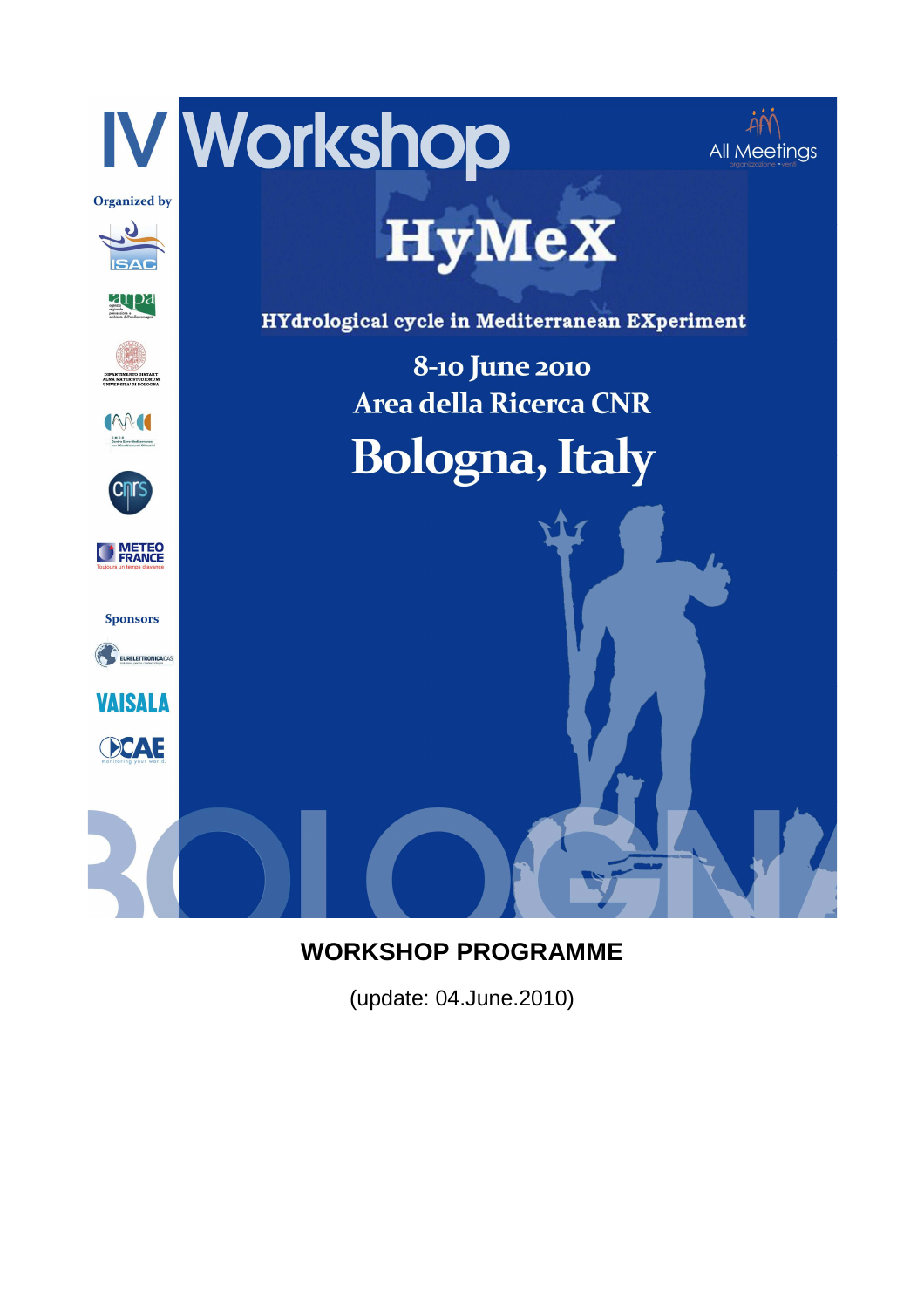| Tuesday, 8 June 2010                                                            |                                                                                                                                                                                                                                                      |  |
|---------------------------------------------------------------------------------|------------------------------------------------------------------------------------------------------------------------------------------------------------------------------------------------------------------------------------------------------|--|
| $08:30 - 09:00$                                                                 | <b>Registration</b>                                                                                                                                                                                                                                  |  |
| $09:00 - 09:45$                                                                 | <b>Opening session</b><br>• Welcome address (ISAC-CNR representative)<br>* Workshop introduction (P. Drobinski, V. Ducrocq, P. Lionello, and the HyMeX ISSC)<br>• WMO support to HyMeX (S. Nickovic)<br>• Practical information (S. Davolio)         |  |
|                                                                                 | T1 - Plenary session - WG objectives and program strategy (Chair: P.Lionello)                                                                                                                                                                        |  |
| 09:45 - 10:15                                                                   | T1.1 - Water budget of the Mediterranean Sea (WG1)<br>A. Mariotti, S. Somot, W. Ludwig                                                                                                                                                               |  |
| $10:15 - 10:45$                                                                 | T1.2 - Continental hydrological cycle and water resources (WG2)<br>I. Braud, A. Chanzy                                                                                                                                                               |  |
| $10:45 - 11:15$                                                                 | <b>Coffee Break</b>                                                                                                                                                                                                                                  |  |
| T2 - Plenary session - WG objectives and program strategy (Chair: P. Drobinski) |                                                                                                                                                                                                                                                      |  |
| $11:15 - 11:45$                                                                 | <b>T2.1</b> - Heavy precipitation and flash-flooding (WG3)<br>G. Delrieu, A. Montanari, E. Richard, R. Romero                                                                                                                                        |  |
| $11:45 - 12:15$                                                                 | T2.2 - Intense sea-atmosphere interactions (WG4)<br>K. Beranger, C. Estournel, B. Ivanean-Picek, S. Josey, K. Lagouvardos                                                                                                                            |  |
| 12:15 - 12:45                                                                   | T2.3 - Social and vulnerability and adaptation capacity (WG5)<br>M.C. Llasat, C. Lutoff, I. Ruin                                                                                                                                                     |  |
| 12:45 - 14:00                                                                   | Lunch                                                                                                                                                                                                                                                |  |
|                                                                                 | T3 - Plenary session - Science talks                                                                                                                                                                                                                 |  |
|                                                                                 | <b>Water budget of the Mediterranean sea (Chair: M. Gacic)</b>                                                                                                                                                                                       |  |
| 14:00 - 14:15                                                                   | T3.1 - Recent changes in Mediterranean Sea water cycle<br>A. Mariotti                                                                                                                                                                                |  |
| 14:15 - 14:30                                                                   | T3.2 - Calculating the water and heat balances of the Eastern Mediterranean basin<br>using ocean modeling and available meteorological, hydrological and ocean data<br>M. Shaltout, L. Arneborg, A. Omstedt                                          |  |
| 14:30 - 14:45                                                                   | T3.3 - Numerical estimate of river discharge in the Mediterranean basin<br>M. V. Struglia, G. Pisacane                                                                                                                                               |  |
| 14:45 - 15:00                                                                   | T3.4 - Lagrangian monitoring of the Mediterranean thermohaline properties and<br>currents: Past results and future plans<br>P.-M. Poulain                                                                                                            |  |
|                                                                                 | Heavy Precipitation, flash-floods and floods (Chair: S. Davolio)                                                                                                                                                                                     |  |
| $15:00 - 15:15$                                                                 | T3.5 - Cb-TRAM: Tracking and monitoring severe convection over the Mediterranean<br>from onset over rapid development to mature phase using multi-channel Meteosat<br>SEVIRI data                                                                    |  |
| $15:15 - 15:30$                                                                 | A. Tafferner, C. Forster, T. Zinner<br>T3.6 - Analysis of storm structure, motion and interaction with the drainage basin<br>properties for selected extreme flash floods in the Mediterranean area<br>M. Borga, P. Tarolli, D. Zoccatelli, F. Marra |  |
| 15:30 - 15:45                                                                   | T3.7 - Measurement of alpine precipitation using an X-band polarimetric radar<br>A. Berne, M. Schneebeli, S. Jolivet                                                                                                                                 |  |
| 15:45 - 16:00                                                                   | T3.8 - Shallow Orographic Convection contribution to the water resources in<br>Mediterranean<br>A. Godart, S. Anquetin, E. Leblois, J. D. Creutin                                                                                                    |  |
| 16:00 - 17:00                                                                   | Poster session and coffee break                                                                                                                                                                                                                      |  |
| 17:00 - 19:00                                                                   | <b>PW1 - Parallel Working sessions</b>                                                                                                                                                                                                               |  |
|                                                                                 | PW1.1 - Long-term ocean observations (LOP-EOP): SSO-buoy-gliders- Monitoring R/V<br>cruises - satellite products<br>(Chairs: V. Cardin, L. Coppola, P.-M. Poulain)                                                                                   |  |
|                                                                                 | PW1.2 - Long-term hydrometeorological observations (LOP-EOP): meteorological and<br>hydrological sites and networks, satellite products<br>(Chairs: E. Anagnostou, G. Delrieu, G. Liberti)                                                           |  |
|                                                                                 | PW1.3 - Societal and economical impacts: science objectives and implementation plan<br>(Chairs: I. Ruin, E. Grunfest)                                                                                                                                |  |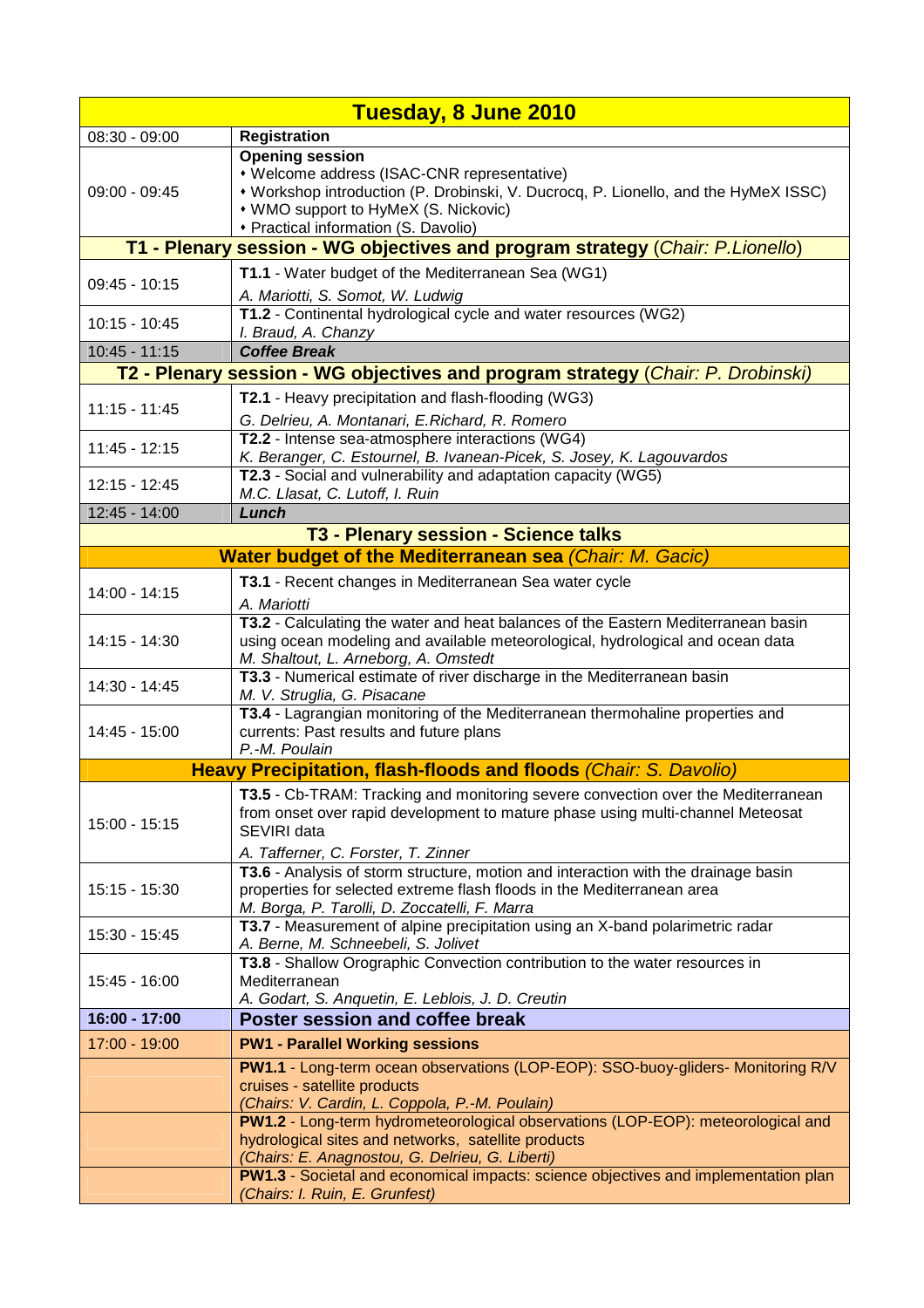| <b>Wednesday, 9 June 2010</b>                  |                                                                                                                                                                                                                                                                 |  |
|------------------------------------------------|-----------------------------------------------------------------------------------------------------------------------------------------------------------------------------------------------------------------------------------------------------------------|--|
| W1 - Plenary session - Science talks           |                                                                                                                                                                                                                                                                 |  |
| Intense air-sea exchanges (Chair: S. Sofianos) |                                                                                                                                                                                                                                                                 |  |
| $08:30 - 08:45$                                | W1.1 - A refined Cyclogenesis tracking climatology in the Mediterranean for<br>characterisation and predictability perspectives of autumnal intense wind events<br>B. Joly, P. Arbogast                                                                         |  |
| $08:45 - 09:00$                                | W1.2 - Complex properties of the Bora wind<br>I. Stiperski, B. Ivančan-Picek, V. Grubišić, A. Bajić                                                                                                                                                             |  |
| 09:00 - 09:15                                  | W1.3 - Rapid upper ocean responses to intense meteorological events in mesoscale<br>ocean-atmosphere regional modelling<br>C. Lebeaupin Brossier, K. Béranger, P. Drobinski                                                                                     |  |
| $09:15 - 09:30$                                | W1.4 - QuickSCAT Observations of Extreme Wind Events over the Mediterranean and<br>Black Seas during 2000-2008<br>T. Chronis, V. Papadopoulos                                                                                                                   |  |
|                                                | Heavy Precipitation, flash-floods and floods (Chair: V. Grubišić)                                                                                                                                                                                               |  |
| 09:30 - 09:45                                  | W1.5 - Verification of an integrated meteo-marine modeling chain with quantitative and<br>qualitative methods<br>S. Mariani, M. Casaioli, B. Lastoria, A. Orasi, F. Catini                                                                                      |  |
| 09:45 - 10:00                                  | W1.6 - Collection of witness reports and evaluation of prediction tools for flash flood<br>events<br>J. J. Gourley, J. M. Erlingis, D. P. Jorgensen, Y. Hong                                                                                                    |  |
| $10:00 - 10:15$                                | W1.7 - Use of regional distributed hydrological modelling approaches for the design of<br>catchment experimental set up within HyMeX<br>I. Braud, S. Anquetin, H. Roux, O. Vannier, M. M. Maubourguet, P. Viallet, B.<br>Boudevillain, D. Dartus, J. D. Creutin |  |
| $10:15 - 10:30$                                | W1.8 - Atlantic precursors of Mediterranean cyclones: modeling at kilometer scale<br>F. Pantillon, J.-P. Chaboureau, C. Lac, P. Mascart                                                                                                                         |  |
| 10:30 - 11:00                                  | <b>Coffee Break</b>                                                                                                                                                                                                                                             |  |
|                                                | <b>W2 - Plenary session - Science talks</b>                                                                                                                                                                                                                     |  |
|                                                | The continental hydrological cycle and related water resources (Chair: A. Montanari)                                                                                                                                                                            |  |
| $11:00 - 11:15$                                | W2.1 - Do regional climate models reproduces the spatial distribution of monthly<br>precipitation in the Mediterranean region better than global models?<br>P. Lionello, L.Congedi                                                                              |  |
| $11:15 - 11:30$                                | W2.2 - Land biogeophysical variables of the Mediterranean basin: to what extent can<br>ERA-I be used to drive land surface models?<br>C. Szczypta, J.-C. Calvet                                                                                                 |  |
| $11:30 - 11:45$                                | W2.3 - Use of HYPROM to assess the Moraca river water potential<br>G. Pejanovic, M. Vujadinovic, S. Nickovic, V. Djurdjevic                                                                                                                                     |  |
| 11:45 - 12:00                                  | W2.4 - Precipitation Retrieval from Satellite within EUMETSAT's H-SAF<br>A. Mugnai, S. Dietrich, V. Levizzani, D. Casella, E. Cattani, F. Di Paola, M. Formenton,<br>S. Laviola, P. Sanò                                                                        |  |
| 12:00 - 12:15                                  | W2.5 - The Coordinated Energy and water cycle Observations Project (CEOP)<br>S. Williams                                                                                                                                                                        |  |
|                                                | <b>Societal and economic impacts (Chair: C. Llasat)</b>                                                                                                                                                                                                         |  |
| 12:15 - 12:30                                  | W2.6 - Prediflood: A French research project aiming at developing a road submersion<br>warning system for flash flood prone areas                                                                                                                               |  |
| 12:30 - 12:45                                  | J.-P. Naulin, O. Payrastre, E. Gaume, G. Delrieu, P. Arnaud, C. Lutoff, B. Vincendon<br>W2.7 - Consequences of the climate change on water scarcity in the Mediterranean<br>basin<br>H. Nassopoulos, P. Dumas                                                   |  |
| 12:45 - 14:00                                  | Lunch                                                                                                                                                                                                                                                           |  |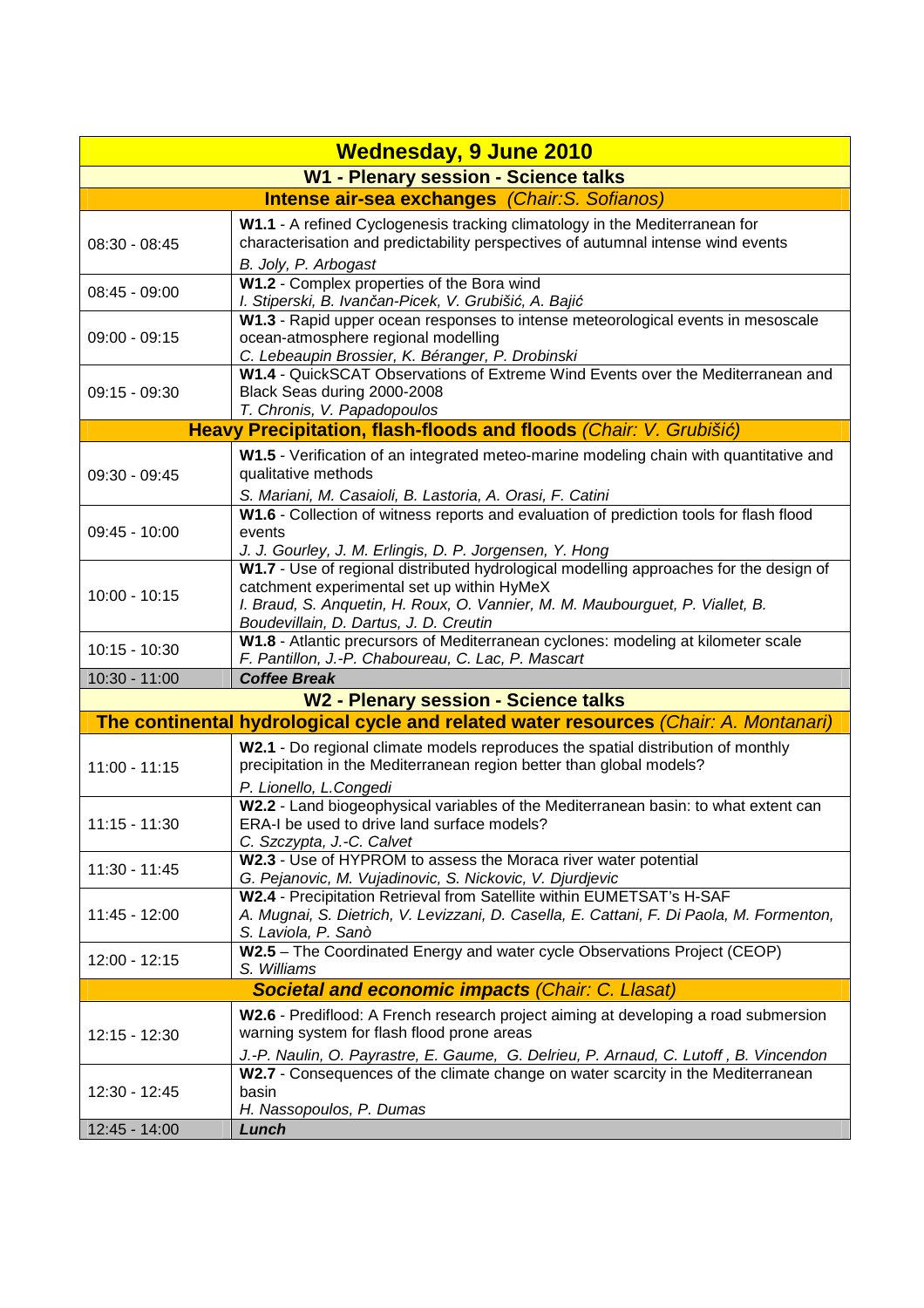|                 | W3 - Plenary session - Implementation Plan talks (Chairs: S. Gualdi, E. Anagnostou)                                                                                                                                                                                                                                                                                  |
|-----------------|----------------------------------------------------------------------------------------------------------------------------------------------------------------------------------------------------------------------------------------------------------------------------------------------------------------------------------------------------------------------|
| 14:00 - 14:20   | W3.1 - SOP/EOP Implementation Plan - Overview for the Eastern Meditarranean<br><b>Target Area</b><br>E. Anagnostou                                                                                                                                                                                                                                                   |
| $14:20 - 14:40$ | W3.2 - SOP/EOP Implementation Plan - Overview for the Adriatic Target Area<br>M. Borga, B.Ivanean-Picek                                                                                                                                                                                                                                                              |
| 14:40 - 15:00   | W3.3 - SOP/EOP Implementation Plan - Overview for the Northwestern Mediterranean<br>area<br>V. Ducrocq, G. Boni, A. Parodi                                                                                                                                                                                                                                           |
| $15:00 - 15:12$ | W3.4 - Boundary layer balloons in the Mediterranean<br>C. Basdevant, A Doerenbecher, P. Drobinski, P. Durand, C. Fesquet, A. Vargas, N.<br>Verdier                                                                                                                                                                                                                   |
| 15:12 - 15:24   | W3.5 - Observations and products available from the Lightning Observation Task Team<br>during HyMeX<br>C. Barthe, A. Bennett, H.-D. Betz, P. Blanchet, M. Chong, S. Coquillat, E. Defer, T.<br>Farges, U. Finke, J.-F. Georgis, H. Höller, P. Krehbiel, K. Lagouvardos, P. Lalande, P.<br>Laroche, G. Molinié, P. Ortéga, J.-P. Pinty, W. Rison, W. Schulz, S. Soula |
| 15:24 - 15:36   | W3.6 - LAM-EPS activities: common scientific interests for HyMeX and TIGGE-LAM.<br>L. Descamps, A. Montani, T. Paccagnella                                                                                                                                                                                                                                           |
| 15:36 - 15:48   | W3.7 - HyMeX database<br>L. Fleury, K. Ramage, J.-L. Boichard, G. Brissebrat, S. Cloché, L. Mastrorillo                                                                                                                                                                                                                                                              |
| 15:48 - 16:00   | W3.8 - Data Management needs in Hydrometeorological Institutes<br>T. Roschier, J. Ikonen, A. McDonald                                                                                                                                                                                                                                                                |
| 16:00 - 17:00   | <b>Poster session and coffee break</b>                                                                                                                                                                                                                                                                                                                               |
| 17:00 - 19:00   | <b>PW2 - Parallel Working sessions</b>                                                                                                                                                                                                                                                                                                                               |
|                 | <b>PW2.1</b> - Instrument deployment design over the TAs during SOP/EOP : mobile<br>platforms (aicraft, balloons, radar,)<br>(Chairs: C. Flamant, A. Vargas, O. Bousquet)                                                                                                                                                                                            |
|                 | PW2.2 - Instrument deployment design over the TAs during SOP/EOP : ocean and<br>air-sea fluxes<br>(Chairs: I. Taupier-Letage, R. Bozzano, H. Giordani)                                                                                                                                                                                                               |
|                 | <b>PW2.3</b> - Modelling of the continental surfaces                                                                                                                                                                                                                                                                                                                 |
|                 | (Chairs: M. Borga, I. Braud, A. Montanari)                                                                                                                                                                                                                                                                                                                           |
| 20:00           | <b>Conference diner</b>                                                                                                                                                                                                                                                                                                                                              |